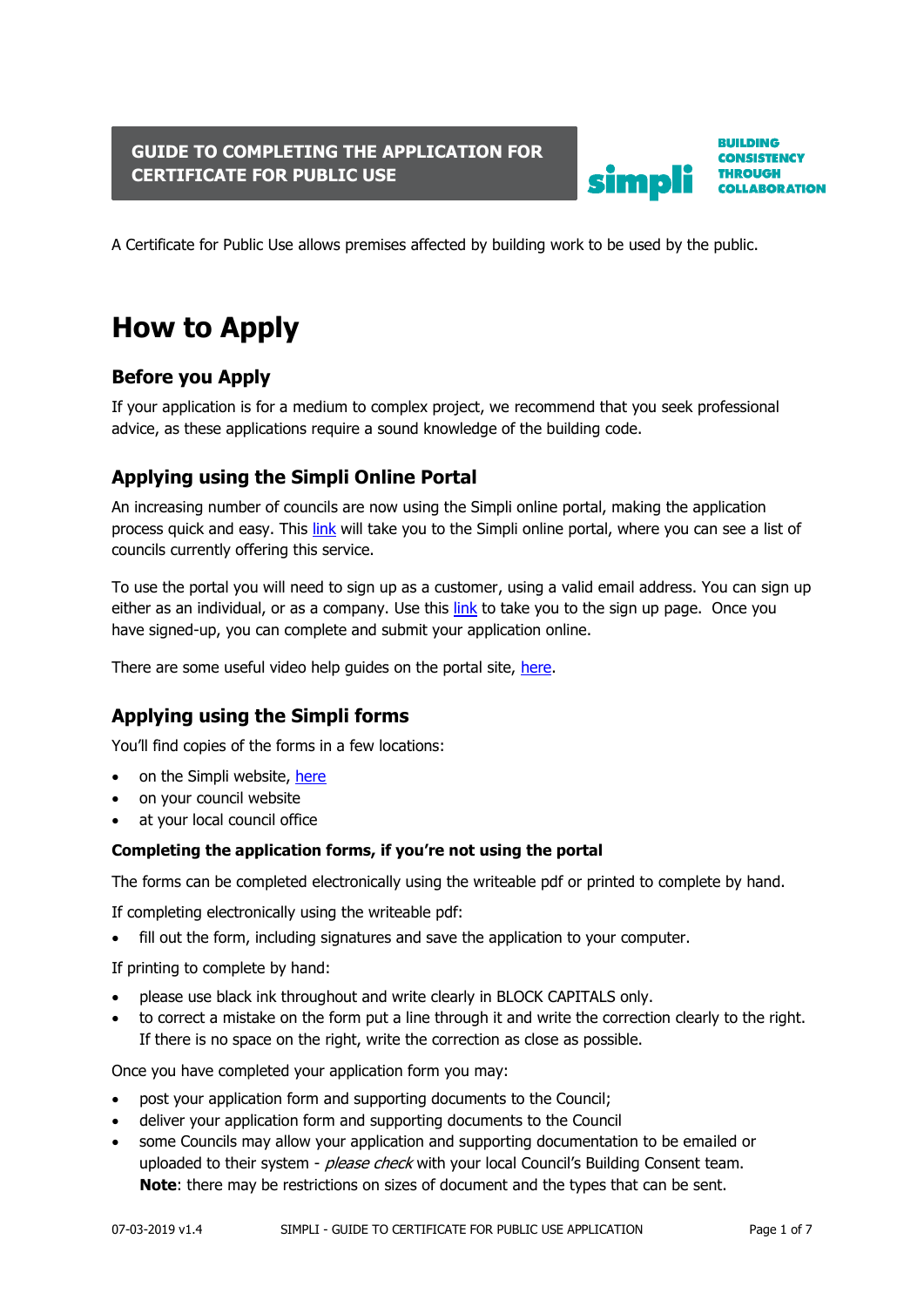

Please make sure that all plans are provided in landscape format and are either A1, A2, A3 or A4 in size. They must be shown in black on white paper; and must be to the correct scale.

An incomplete application or lack of supporting information will mean that your application cannot be accepted for processing.

#### **Help and advice**

If you have any questions or just need advice, please call the Council for assistance.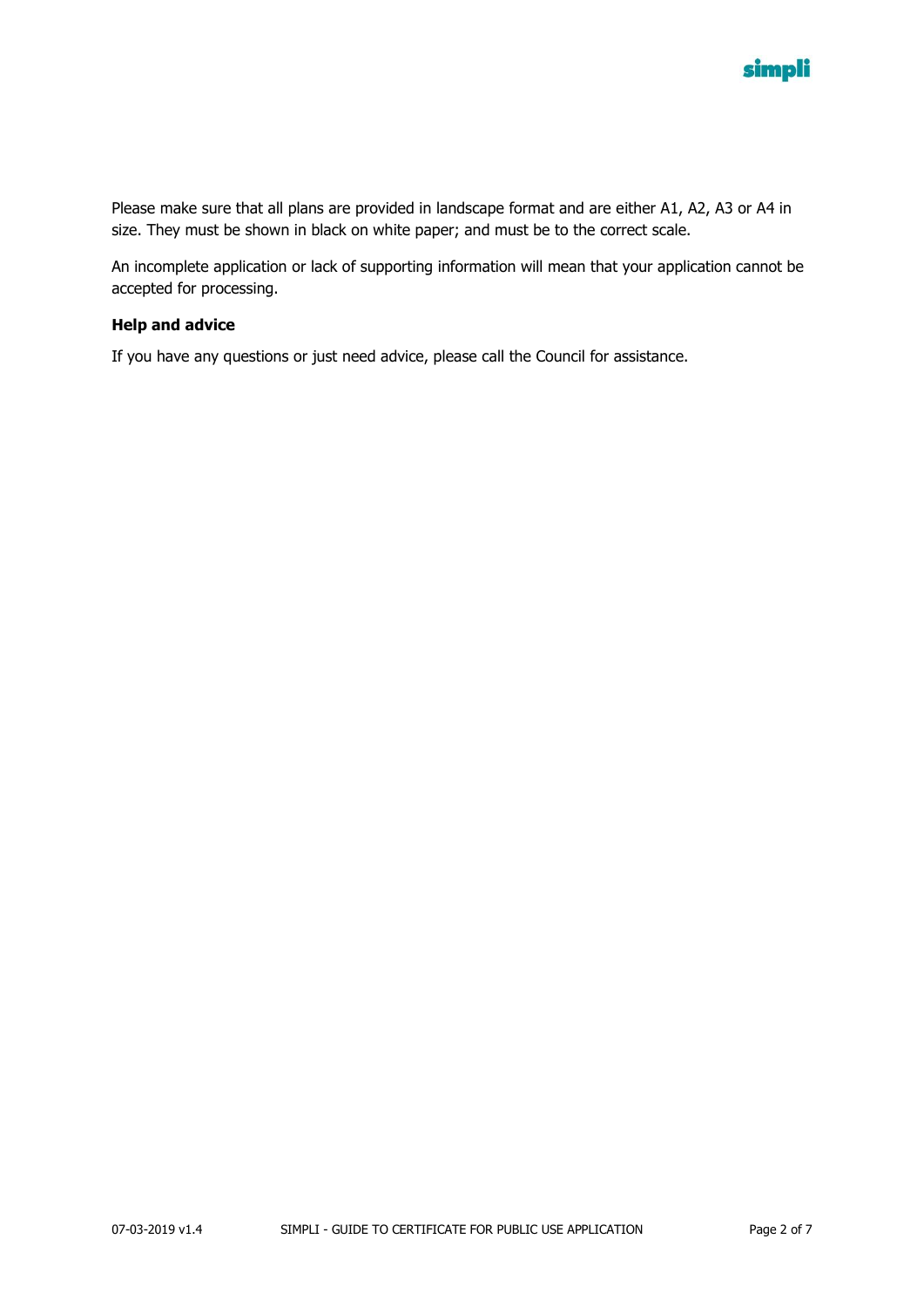

# **Contents of the application form**

The Application for Certificate of Public Use contains nine sections. These are briefly described below:

**1 – Where is the building?** This section requests details about the location of the building that the application relates to.

**2 – What is the work affecting the building?** This section requests a description of the building work proposed and the building consent number.

**3 – Who owns the building?** This section requests information about the owner of the building.

**4 – Who is the applicant?** This section requests information about the owner, occupier, controller or agent submitting the application.

**5 – Applicant declaration** This section requests a description of the purposes and circumstances of the public use of the building; as well as a description of any precautions taken to protect the public

**6 – Who is working on the building?** This section requests information about the people involved in the project.

**7 – Statement** Your application will not be valid if you have not signed the application form in this section.

**8 – Have you attached all required documents?** This section provides a checklist of the documents that you will need to provide to support your application.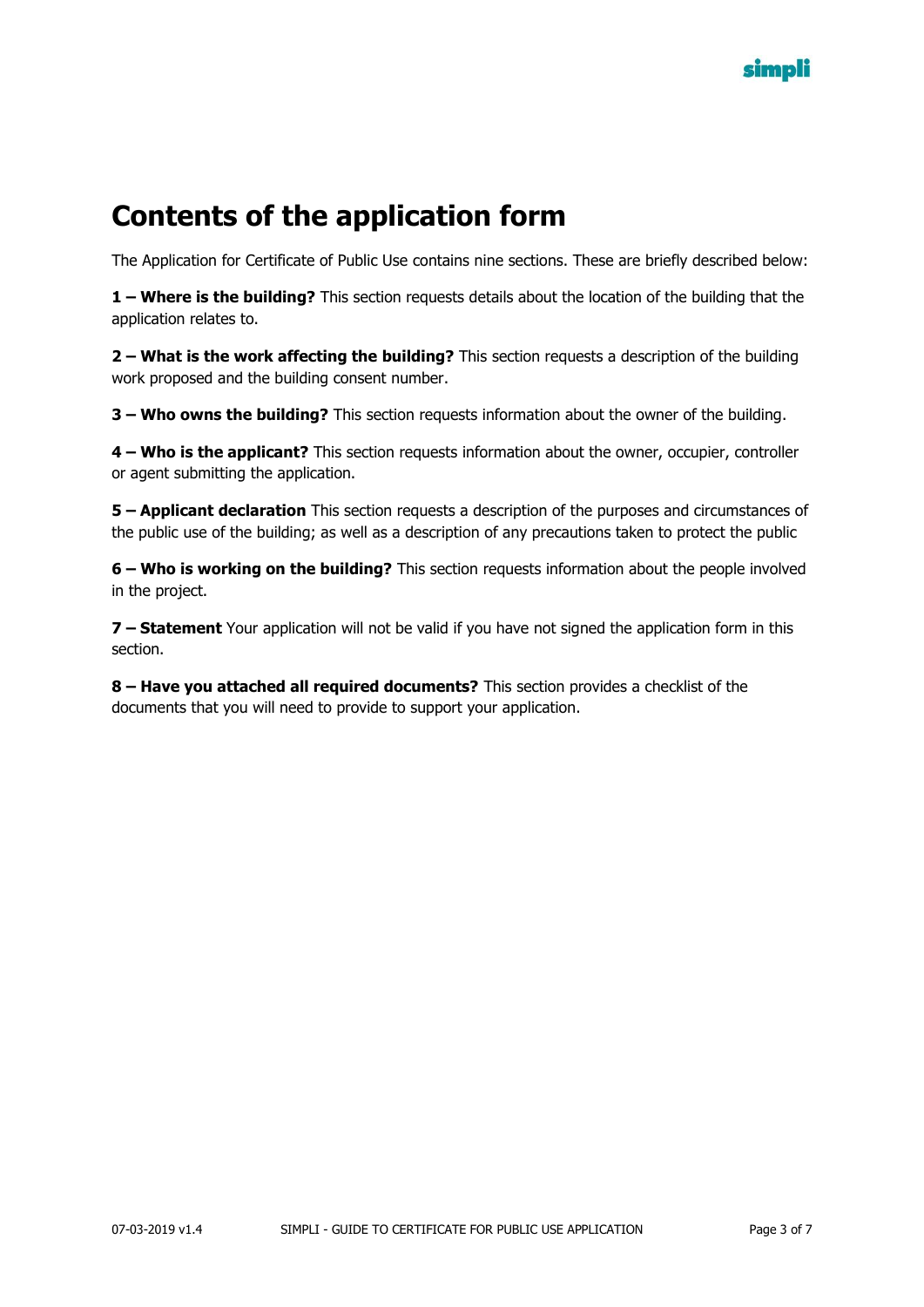# **Advice on filling out the form**

Additional detail on completing each section of the form is shown in the following pages.

#### **1 – Where is the building?**



#### **2 – What is the work affecting the building?**

| What is the work affecting the building? Complete all fie<br>2.<br><b>Description of work:</b> | Clearly describe the work planned. More detail is<br>better than less. For example:<br>- say 'new two-storey house with separate garage'<br>rather than 'new dwelling'<br>- say 'remove hot water cylinder to create ensuite for<br>master bedroom' rather than 'internal alterations' |  |
|------------------------------------------------------------------------------------------------|----------------------------------------------------------------------------------------------------------------------------------------------------------------------------------------------------------------------------------------------------------------------------------------|--|
| <b>Building consent number:</b>                                                                |                                                                                                                                                                                                                                                                                        |  |
| Issued by: (name of building<br>consent authority)                                             |                                                                                                                                                                                                                                                                                        |  |
|                                                                                                | You also need to supply the building<br>consent number and the name of<br>the building consent authority who<br>issued the building consent.                                                                                                                                           |  |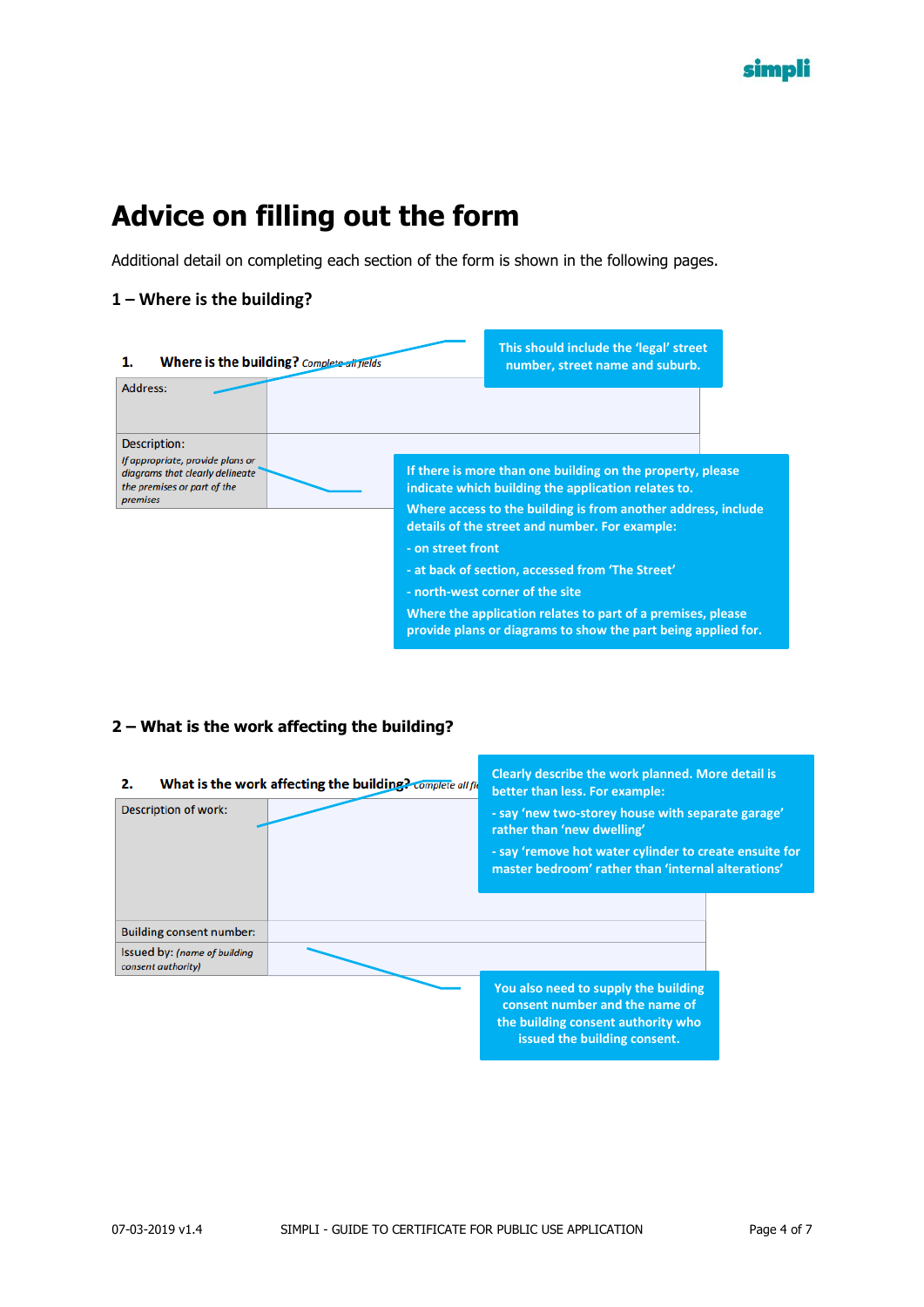### **3 – Who owns the building?**

| Owner name:                                                                                                          |                                                                                                 | Title: e.g. Mr, Mrs, Ms, Dr                                                                                                                                                                                                                                                                                                                                                  |
|----------------------------------------------------------------------------------------------------------------------|-------------------------------------------------------------------------------------------------|------------------------------------------------------------------------------------------------------------------------------------------------------------------------------------------------------------------------------------------------------------------------------------------------------------------------------------------------------------------------------|
| <b>Owner address:</b>                                                                                                |                                                                                                 |                                                                                                                                                                                                                                                                                                                                                                              |
|                                                                                                                      |                                                                                                 | This is the person, people, company or organisation<br>shown as the owner on the proof of ownership document<br>OR another person, people, company or organisation who<br>is entitled to charge rent for the property.<br>Please include your preferred form of title (eg Mr, Mrs,<br>Ms) if an individual, or the contact person's name for a<br>company, trust or similar. |
| $4 -$ Who is the applicant?<br>Who is the applicant? Tick applicable<br>4.<br>Applicant:<br><b>Occupier</b><br>Owner |                                                                                                 | Tick the relevant box. If you are the<br>owner, your contact details have already<br>been entered. For all other parties,<br>please complete the following fields.<br><b>Controller of premises</b><br>Agent                                                                                                                                                                 |
|                                                                                                                      | If Occupier, Controller or Agent, please complete the following, using N/A where not applicable |                                                                                                                                                                                                                                                                                                                                                                              |
| Name:                                                                                                                |                                                                                                 |                                                                                                                                                                                                                                                                                                                                                                              |
| Contact person:<br>(if different from above)                                                                         |                                                                                                 |                                                                                                                                                                                                                                                                                                                                                                              |
| <b>Relationship to owner:</b><br>What authority has been<br>granted to act:                                          |                                                                                                 | Please describe the relationship to the owner. For<br>example:<br>- architect engaged by owner / tenant                                                                                                                                                                                                                                                                      |
| <b>Mailing address:</b>                                                                                              |                                                                                                 | - project manager<br>- builder / plumber / drainlayer                                                                                                                                                                                                                                                                                                                        |
| <b>Email address:</b>                                                                                                |                                                                                                 |                                                                                                                                                                                                                                                                                                                                                                              |
| Contact number:                                                                                                      |                                                                                                 |                                                                                                                                                                                                                                                                                                                                                                              |
|                                                                                                                      | Please describe your authorisation to make<br>the application on the owner's behalf.            |                                                                                                                                                                                                                                                                                                                                                                              |

#### $3.$ Who owns the building? Complete all fields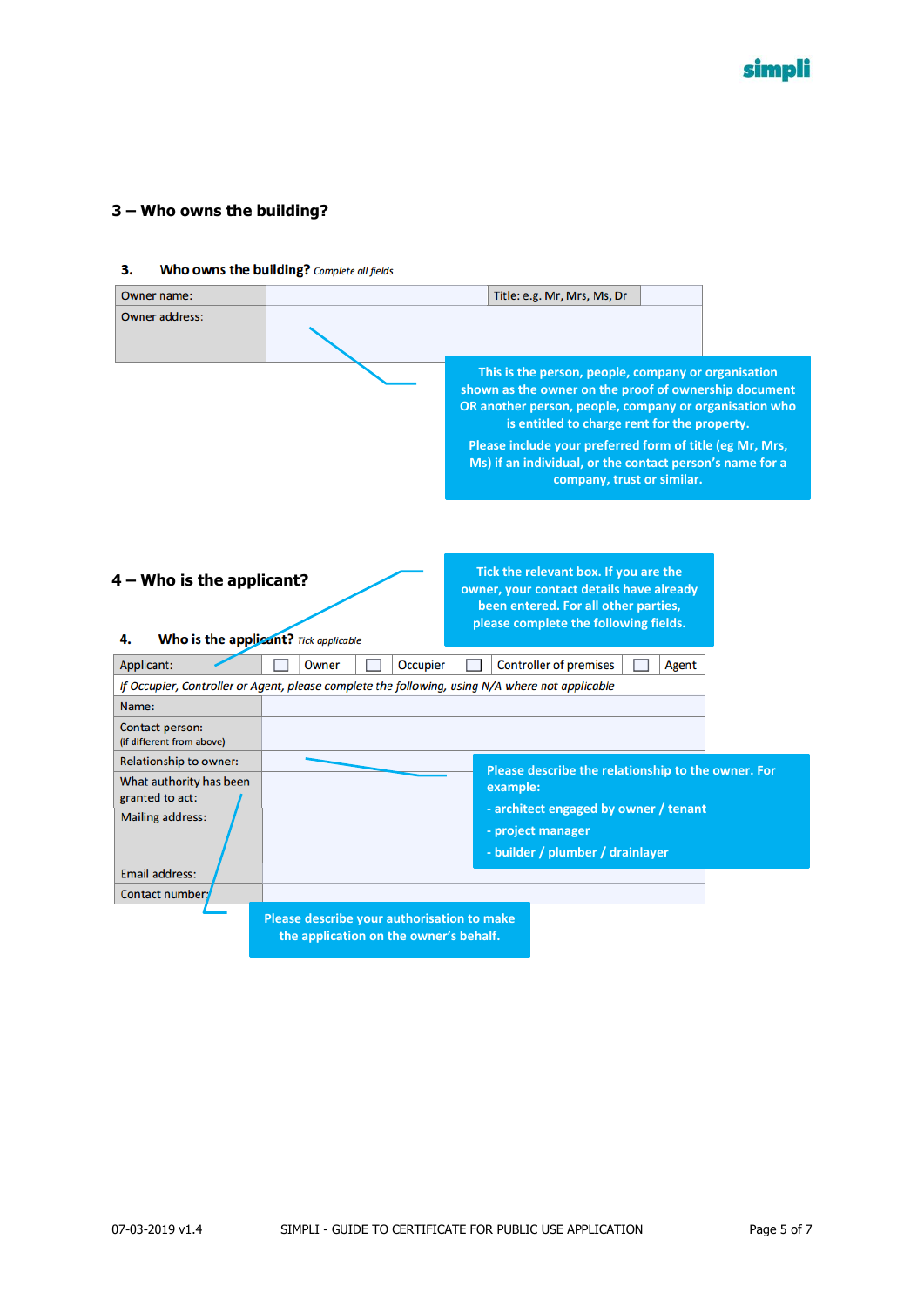

#### **5 – Applicant declaration This section requests a description of the purposes and circumstances of the public use of the building; as well as a description of any precautions taken to protect the public.** 5. **Applicant declaration Please provide full detail, and attach further**  I confirm that no code compliance certificate has been issued for the by **information if required.** It is intended to permit members of the public to use the premises/part the following purposes and in the following circumstances: Describe purposes and circumstances: Members of the public can use the premises/part of the premises described above safely because: State reasons for statement: Include any precautions taken to protect the public; information on any specified systems in the premises or part of the premises; and the management of any special risks (e.g. means of escape from **You may need to provide information on specified**  fire) on site: **systems in the premises, such as certificates or engineer's report, or other evidence demonstrating the safe management of risks on site.**

#### **6 – Who is working on the building?**

| Who is working on the building? Complete all fields, using N/<br>6. |  |  | Please supply the names, registration and contact<br>details of the designer / architect, structural   |  |
|---------------------------------------------------------------------|--|--|--------------------------------------------------------------------------------------------------------|--|
| The personnel who carry out the building work are as follows:       |  |  |                                                                                                        |  |
| <b>Trade</b>                                                        |  |  | engineer and other key individuals involved in your<br>project. Attach an additional page if required. |  |
| Name:                                                               |  |  |                                                                                                        |  |
| Address:                                                            |  |  |                                                                                                        |  |
| <b>Contact number:</b>                                              |  |  |                                                                                                        |  |
| <b>Registration number:</b>                                         |  |  |                                                                                                        |  |
| <b>Trade</b>                                                        |  |  |                                                                                                        |  |
| Name:                                                               |  |  |                                                                                                        |  |
| Address:                                                            |  |  |                                                                                                        |  |
| <b>Contact number:</b>                                              |  |  |                                                                                                        |  |
| <b>Registration number:</b>                                         |  |  |                                                                                                        |  |
| <b>Trade</b>                                                        |  |  |                                                                                                        |  |
| Name:                                                               |  |  |                                                                                                        |  |
| Address:                                                            |  |  |                                                                                                        |  |
| Contact number:                                                     |  |  |                                                                                                        |  |
| <b>Registration number:</b>                                         |  |  |                                                                                                        |  |